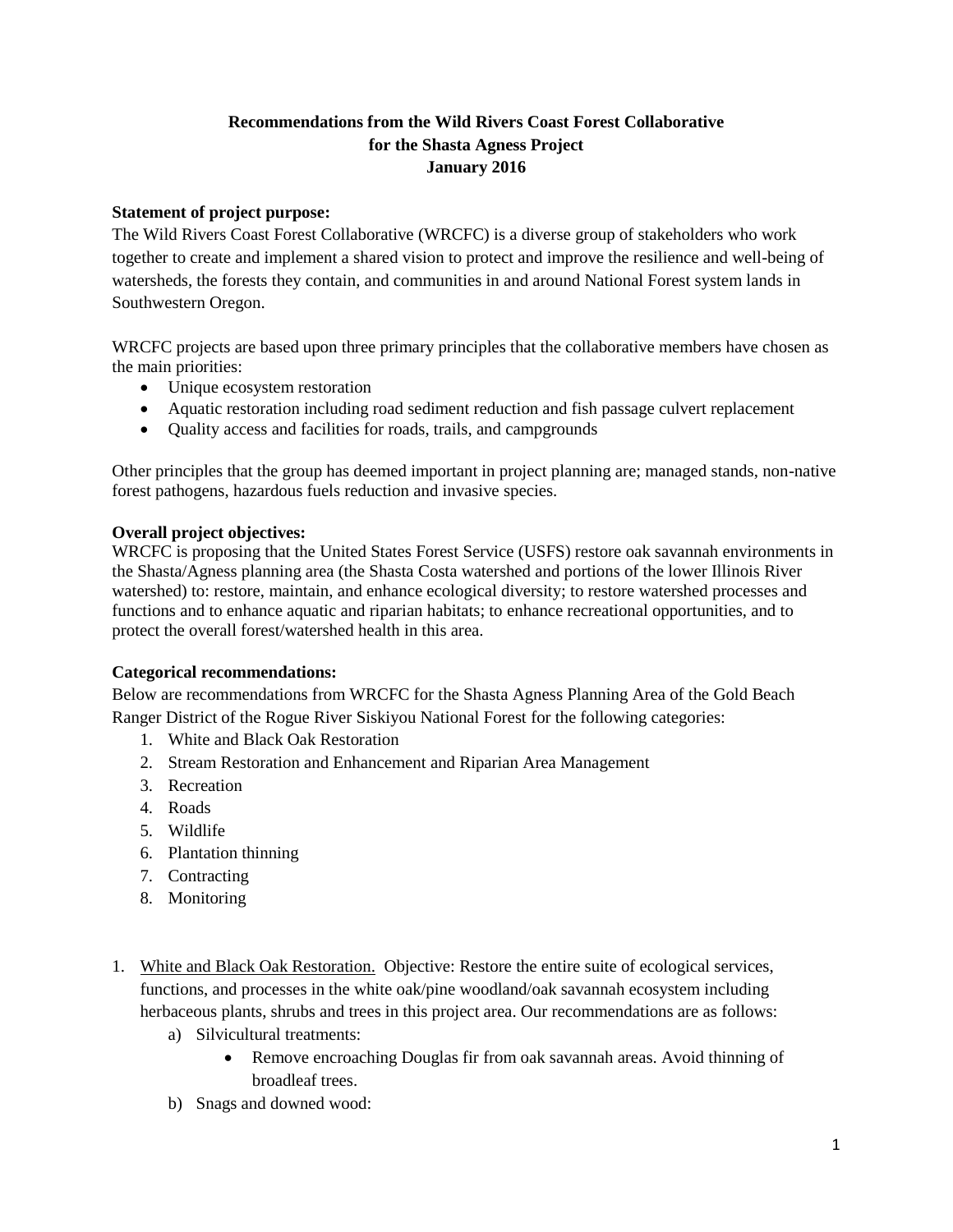- Remove encroaching Douglas fir to restore the oak ecosystems
- IF removal of Douglas fir is not logistically/economically feasible, create snags or downed wood
- c) Burn piles:
	- $\bullet$  Minimize burn piles by lopping and scattering all boles  $\lt 3$ "
	- Leave some brush piles for wildlife habitat and sustenance
	- Remove plastic prior to burning
	- Establish maximum diameter for burn piles according to site-specific requirements
	- Mitigate impact by inoculating burned area with dirt from adjacent area
	- Maximize the benefit of burn piles through creation of and use of biochar
- d) Planting trees, shrubs and grasses:
	- Trees: areas near existing oaks will be priority for planting trees due to need for associated mycorhizal fungi. Barren areas will be planted with nursery stock or from seed (e.g. low elevation Shasta Costa foot hills near the creek, barren area near Agness forest service buildings). Some planted seedlings should be protected with cages to prevent animal browsing.
	- Shrubs: barren meadow areas will need some native shrubs.
	- Herbaceous plants: plant seeds of native species in addition to native grass species in disturbed areas.
- e) Protecting oak seedlings:
	- Most oak seedlings need caging to reduce grazing by animals (including cattle).
- f) Prescribed fire:
	- We recommend fall burning to restore and protect native herbaceous plants. Monitor and adaptively manage post-fire to insure that intended desired future conditions or a trajectory toward those conditions are achieved.
- 2. Stream Restoration and Enhancement and Riparian Area Management. Goals: To provide an abundance of clear, cold, clean water to maximize fish and wildlife habitat, to maintain and improve water quality for downstream residents, and to maintain and improve fishing opportunities for future generations. Streams that are suitable habitat for coho salmon will get priority in actions that result in stream restoration and enhancement. Remove non-native and invasive plants such as blackberry, knotweed, ivy, etc., from riparian areas.

Objectives (desired future conditions):

- There should be no channel-spanning man-made structures that stop sediment flow or fish movement in streams and rivers
- Recognizing existing water rights, minimize water withdrawals to maintain abundant, cold water flows, and make all diversion structures and pipes fish-friendly.
- Minimize surfaces that reduce the exchange between surface, hyporheic, and ground water flows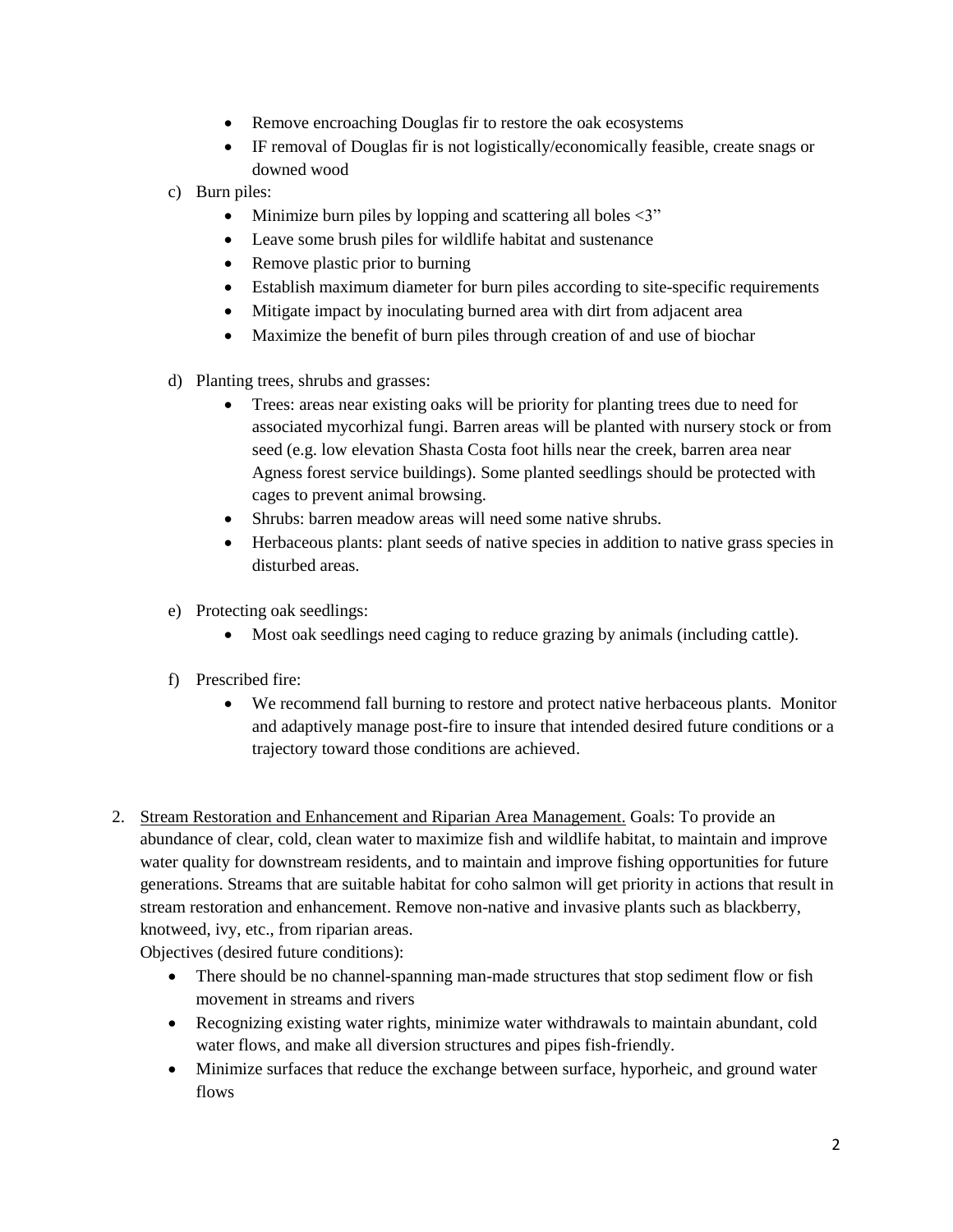- Riparian areas that are well-stocked with native plant species and that exhibit both horizontal and vertical plant diversity.
- Streams and rivers that are free to meander
- Streams that support historic levels of invertebrates, fish, and wildlife
- Maintain abundant and functioning wetlands
- Minimize chronic road sediment runoff
- Work towards delisting of stream and river sections listed on the ODEQ 303d list of water quality impaired water bodies

Strategies for achieving Objectives:

- a) Treat riparian reserves to achieve overall project objectives consistent with the Aquatic Conservation Strategy.
- b) Large wood or boulder placement: Place large wood (trees with branches and root wads) or boulders into fish-bearing streams in the project area without anchors. Large wood will be tipped or cut and cable yarded into streams from adjacent upland areas and keyed into existing riparian vegetation and structures. Monitoring will ensure that desirable results are maintained through large flood events.
- c) Fish and sediment passage: Identify and remove fish and sediment passage barriers and replace culverts where necessary.
- d) Restore riparian areas: plant native trees, shrubs and ground cover
- e) Road sediment reduction: substantially reduce hydraulic connectivity between roads and aquatic systems, maintain roads to US Forest Service road standards, consider decommissioning abandoned or unmaintained roads
- f) Remove terrestrial, riparian, and aquatic invasive and non-native species using mechanical removal methods wherever and whenever possible, and work with landowners in the Shasta-Agness planning area to remove and control non-native and invasive species. Replace non-native and invasive species by planting of native hardwoods, grasses, shrubs and other native plants.
- g) Work with landowners to minimize water withdrawal and nutrient laden surface water runoff into streams and rivers.
- h) Restore stream overflow channels, work to maintain or restore stream connection to its' floodplain, and create backwater alcoves as cold water refuges for fish and other aquatic organisms.
- i) Use prescribed fire in riparian areas where acceptable (i.e., look at geology first)
- j) Limit soil disturbance in riparian areas
- 3. Recreation. The Wild Rivers Coast Forest Collaborative (WRCFC) would like to provide high quality experiences in nature and outdoor recreation opportunities in, adjacent to, or near the Shasta-Agness Planning Area of the Gold Beach Ranger District. These include, but are not limited to camping, water-based recreation, hunting, foraging, exploring botanical diversity (including rare and endemic plants) and wildlife and their habitats, day-use/picnicking, and trail development. We desire to encourage outdoor recreation by improving existing access roads to allow low clearance vehicle access to recreational sites and maintaining, improving, and developing infrastructure such as toilets, potable water, fire rings and camping sites, parking areas, and horse corrals. We are committed to repairing erosion from roads and other uses, and reducing the impacts of soil disturbance on water quality by planting suitable native grasses, shrubs and trees. In addition to maintaining existing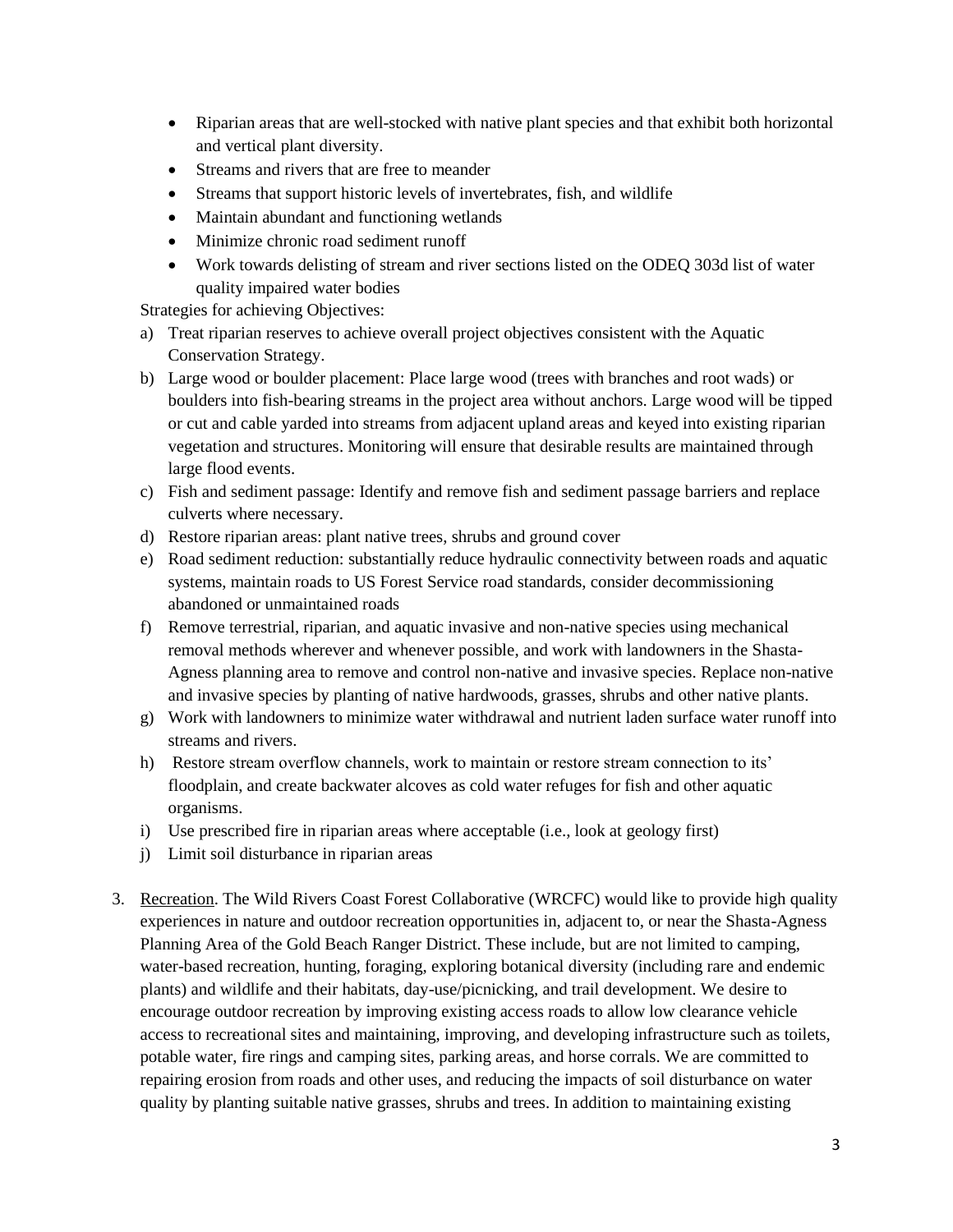infrastructure, the WRCFC supports the development of additional recreation and interpretive trails and the supporting infrastructure for multiple user groups. Where resources are available, we will work to both develop and maintain recreational facilities, trails, and their associated infrastructure, and provide services such as trail and campground hosts at the most heavily used recreational sites and camping locations.

Specifically, we propose the following recreational projects (in no particular order):

# **1) Oak Flat**

- improve trails in the Oak Flat area
- insure that toilets are cleaned and garbage is picked-up regularly
- signage
- restoration of erosion areas
- slash, brush, and debris removal
- drinking water well development
- a campground manager
- enforcement of camping regulations
- improvement of horse corrals
- add paddocks, a manure bunker, picnic tables and fire rings

### **2) Shasta Costa Creek**

- improve FS road 23-990 from Bear Camp Road to Shasta Costa Creek
- fence the road with pole fencing to restrict motorized vehicle use to the road
- create a campground with a toilet, fire rings, picnic tables, and camping spaces on Shasta Costa Creek where the existing road goes down to the creek
- reconstruct the trail along Shasta Costa Creek
- plant disturbed sites
- install interpretive signs

# **3) Rogue River Trailhead**

• install a new vault toilet at the Big Bend/Rogue River Trail parking area

### **4) Trails Park Recreation Facility**

 build a multiple trail bicycle recreation facility for beginner through advanced bicyclists with a campground, vault toilets, parking area, and potable water at the trailhead (specific location not yet identified)

# **5) Shasta Costa Overlook**–

- build a 1.9 mile loop old-growth trail from the Shasta Costa Overlook off Bear Camp Road
- improve the parking area
- add restroom facilities

# **6) Wildlife and Plant Viewing Area**

 build a handicapped accessible hiking trail with viewing decks in the Big Bend area and from Foster Creek (requires a bridge) to Brewery Hole along the Rogue River

### **7) Signage and enforcement for motorized trails**

- properly sign trails any place where motorized use trails are published
- provide USFS enforcement to make sure people play by the rules
- **8) Pine Grove Trail Re-route**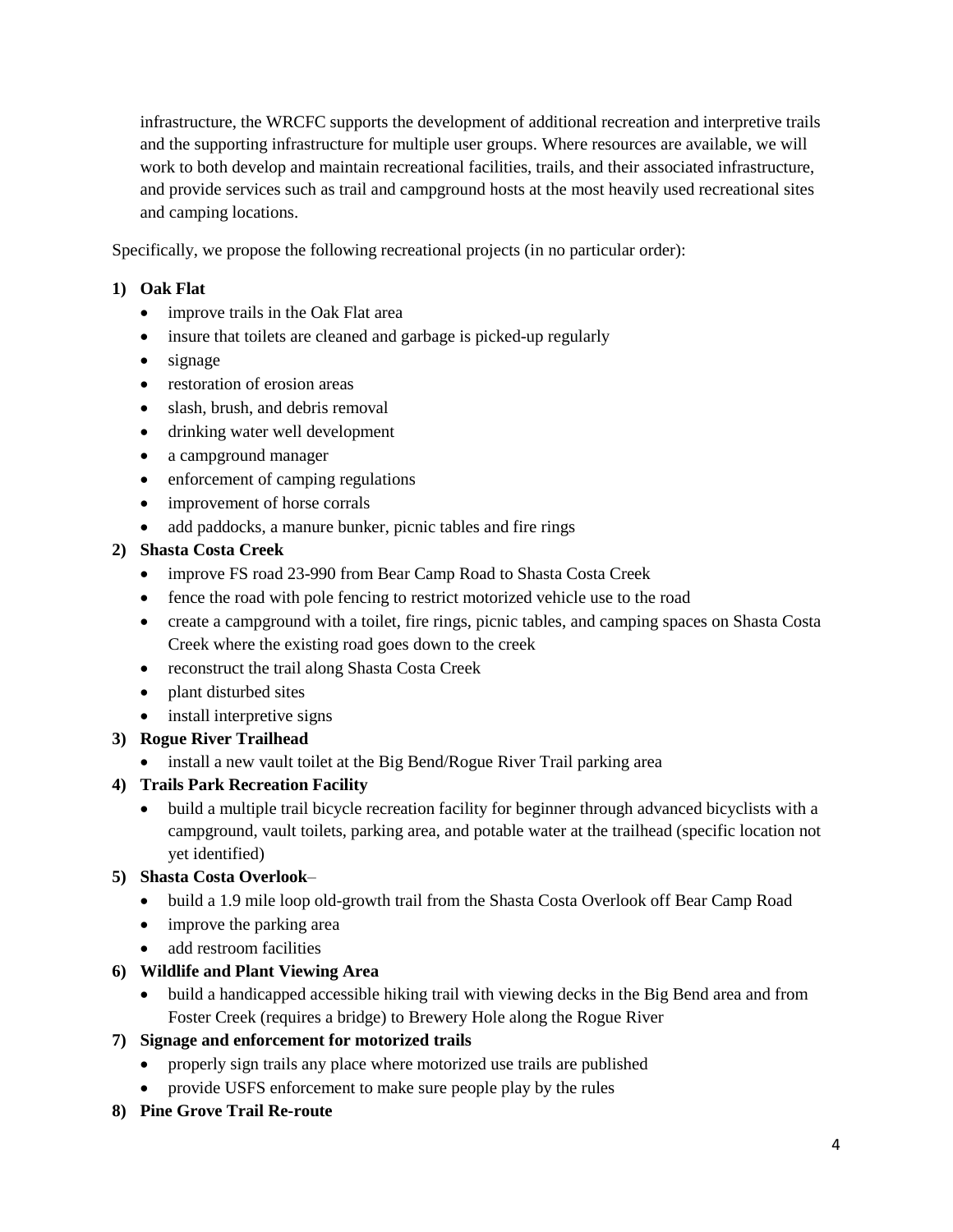- rebuild/re-route the 2 lower steep sections of the Pine Grove trail
- install signage needed to alleviate landowner conflict and improve trail usability
- a bridge over Tom Fry Creek may need to be installed on this trail

### **9) Big Bend Project**

• research and create an interpretive trail in the Big Bend area with signs outlining battles and strategy in the last great Indian war.

### **10) River Access hiking trails from trail 1168**

- engineer and develop hiking access trails to the Rogue River from 1168
- add fire rings and a composting toilet if use improves

### **11) Adams Prairie pole fencing and improved access**

- improve the road through Adams Prairie, connecting the existing road with the Lower Rogue River trail
- add pole fencing along the road to restrict vehicle use on the prairie
- 4. Roads. Objective: Minimize impact of road construction and use best practices to control erosion and discourage off-road motorized vehicle use. Our recommendations are as follows:
	- a) Discourage new temporary road construction except where the benefits of restoration treatment allowed by the road outweigh the environmental and economic costs of road construction. Temporary roads will be reconstructed on existing abandoned road prisms wherever possible, and will be minor in length. Temporary roads will be fully restored following their use.
	- b) Long skid trails will be utilized to take out commercial logs, and skid trails will be restored at the conclusion of project activities.
	- c) Runoff from active roads will be hydrologically disconnected from the stream system using best management practices (berms, culverts, out sloping etc...).
	- d) Post-project, appropriate temporary roads will be converted to recreational trails for use by hikers, bikers, and equestrian uses while others will be designated for off-road motorized vehicle use.
- 5. Wildlife. Goal: Restore unique oak habitat and species that use it, while minimizing effects on Threatened and Endangered species. Objective: To improve/maintain native wildlife populations while minimizing non-native and invasive species populations. We recommend the following:
	- a) Northern spotted owl:
		- Minimize or avoid effects to nesting, roosting and foraging habitat for management activities.
		- Concentrate management in "non-habitat" or dispersal habitat.
		- In areas of better owl habitat, we recommend treatments in one acre openings or less that are beneficial to owls.
- 6. Plantation thinning. Objective: Use mechanical thinning to hasten the development of old growth characteristics in Late Successional Reserve (LSR) and to make the forest more resilient to fire. The development of a thinning prescription for LSR should:
	- Retain larger trees.
	- Maintain biodiversity